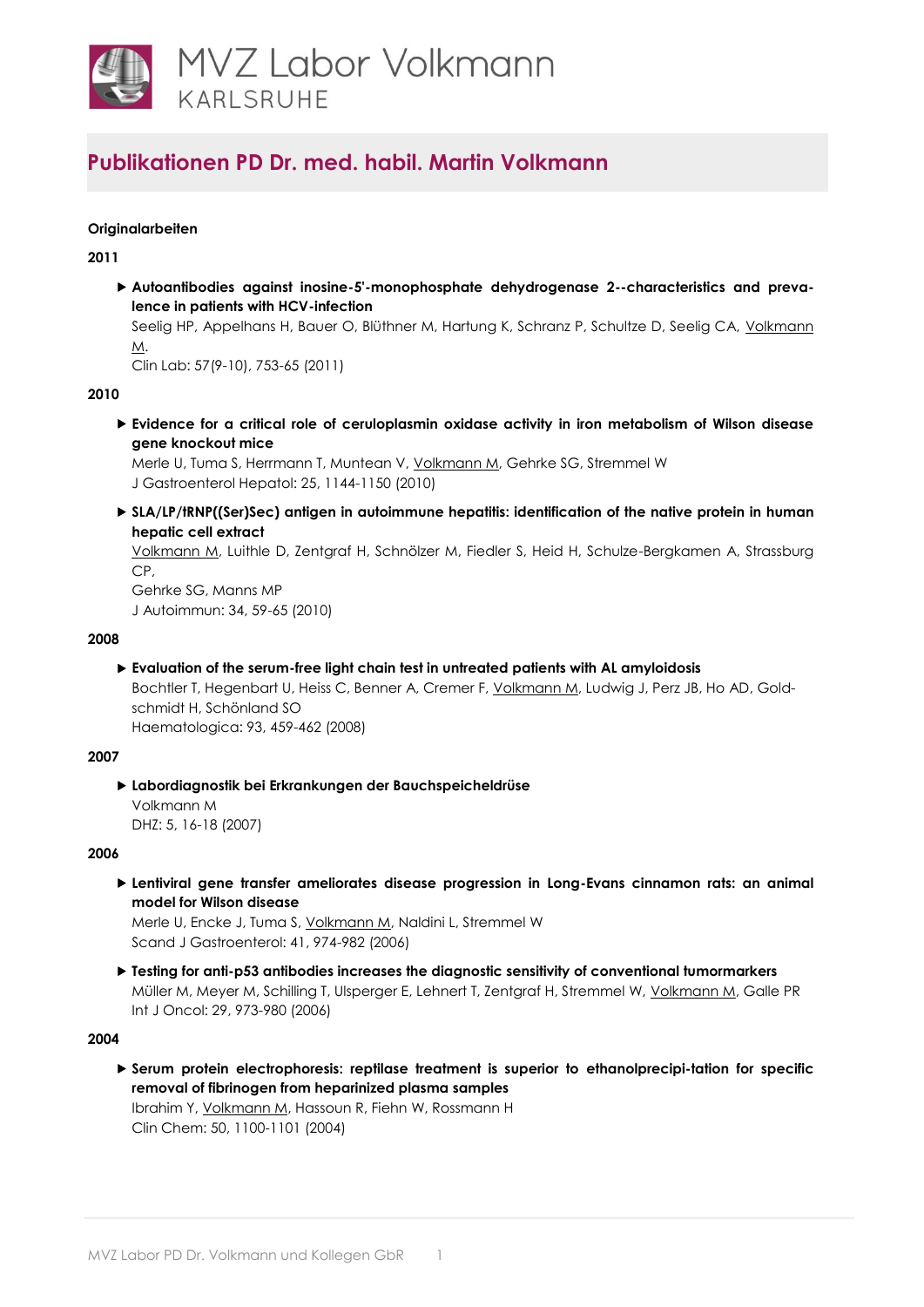

- **Guanylin regulates chloride secretion in the human gallbladder via the bile fluid** Kulaksiz H, Schlenker T, Rost D, Stiehl A, [Volkmann M](http://www.ncbi.nlm.nih.gov/pubmed/14988827), Lehnert T, Cetin Y, Stremmel W Gastroenterology: 126(3), 732-740 (2004)
- **Iron overload in adult Hfe-deficient mice independent of changes in the steady-state expression of the duodenal iron transporters DMT1 and Ireg1/ferroportin**

Herrmann T, Muckenthaler M, van der Hoeven F, Brennan K, Gehrke SG., Hubert N, Sergi C, Gröne HJ, Kaiser I, Gosch I, [Volkmann M,](http://www.ncbi.nlm.nih.gov/pubmed/14618243) Riedel HD, Hentze MW, Stewart AF, Stremmel W J Mol Med: 82(1), 39-48 (2004)

## **2003**

 **Cerebrospinal fluid tau levels in Alzheimer's disease are elevated when compared to vascular dementia but do not correlate with measures of cerebral atrophy**

Schönknecht P, Pantel J, Hartmann T, Werle E, [Volkmann M,](http://www.ncbi.nlm.nih.gov/pubmed/14561434) Essig M, Amann M, Zanabili N, Bardenheuer H, Hunt A, Schröder J

Psychiatry Res: 120, 231-238 (2003)

 **Levels of total tau and tau protein phosphorylated at threonine 181 in patients with incipient and manifest Alzheimer's disease**

Schönknecht P, Pantel J, Hunt A, [Volkmann M,](http://www.ncbi.nlm.nih.gov/pubmed/12614922) Buerger K, Hampel H, Schröder J Neurosci Lett: 339, 172-174 (2003)

 **Cerebrospinal fluid tau protein levels in schizophrenia** Schönknecht P, Hempel A, Hunt A, Seidl U, [Volkmann M,](http://www.ncbi.nlm.nih.gov/pubmed/12799749) Pantel J, Schröder J Eur Arch Psychiatry Clin Neurosci: 253, 100-102 (2003)

## **2002**

 **Anti-p53 in breast cancer: concordance of different assay procedures and association with p53 antigen expression**

[Volkmann M,](http://www.ncbi.nlm.nih.gov/pubmed/12381910) Sinn HP, Gaugel D, Frey M, Hajjar Y, Ludwig J, Hänsel S, Bastert G, Wallwiener D, Fiehn W, Zentaraf H, Huober J

Oncology: 63, 297-305 (2002)

 **Prognostische Wertigkeit des Antikörpernachweises gegen p53 bei Patienten mit Plattenepithelkarzinomen der Mundhöhle anhand der 5-Jahresuberlebensrate**

Hofele C, Schwager-Schmidt M, [Volkmann M](http://www.ncbi.nlm.nih.gov/pubmed/12001023) Laryngo-Rhino-Otologie: 81(5), 342-345 (2002)

## **2001**

 **Study of p53 gene mutation in hepatocellular carcinoma patients from China** Kang G, Fang Z, [Volkmann M](http://www.ncbi.nlm.nih.gov/pubmed/11436649) Chinese J Exp Clin Virol: 15, 163-165 (2001)

 **Soluble liver antigen: isolation of a 35 kD recombinant protein (SLA-P35) specifically recognizing sera from patients with autoimmune hepatitis** [Volkmann M,](http://www.ncbi.nlm.nih.gov/pubmed/11230739) Martin L, Bäurle A, Heid H, Strassburg CP, Trautwein C, Fiehn W, Manns MP Hepatology: 33, 591-596 (2001)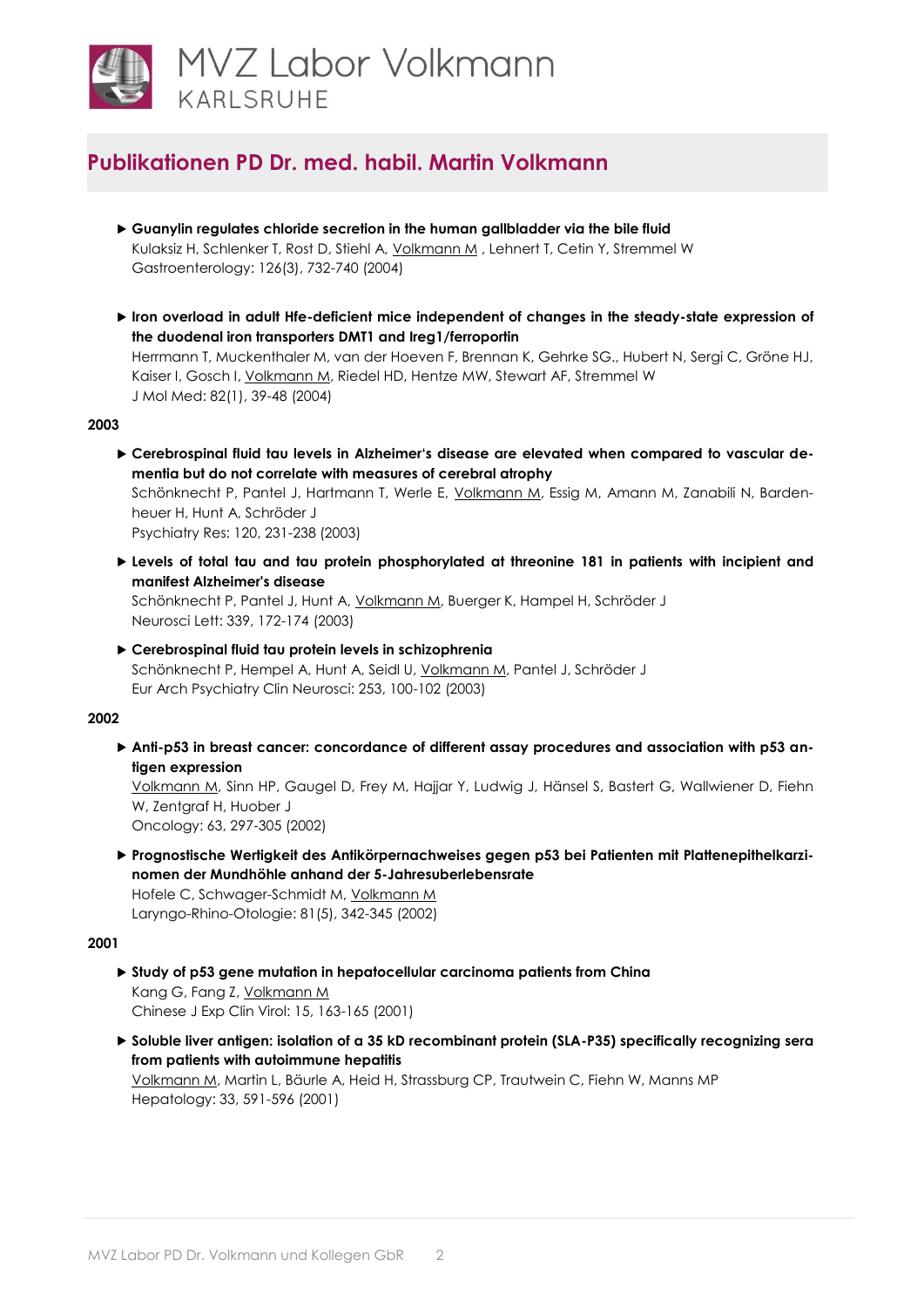

► Loss of CD95 expression is linked to most but not all p53 mutants in European hepatocellular carci**noma**

[Volkmann M,](http://www.ncbi.nlm.nih.gov/pubmed/11692157) Schiff JH, Hajjar Y, Otto G, Stilgenbauer F, Hofmann WJ, Otto G, Fiehn W, Galle PR, Hofmann WJ

J Mol Med: 79, 594-600 (2001)

## **2000**

- **Immunoreactivity to cytokeratin 8/18 in patients with soluble liver antigen (SLA) positive autoimmune hepatitis is not sufficient for diagnostic use** Martin L, Bäurle A, Fiehn W, [Volkmann M](http://www.ncbi.nlm.nih.gov/pubmed/10934580) Clin Lab: 46, 339-344 (2000)
- **Pair of siblings of Italian ethnicity with hyperferritinemia and cataract** [Volkmann M,](http://www.ncbi.nlm.nih.gov/pubmed/10798187) Schiff HJ, Hör M, Hentze MW, Fiehn W, Merkt J Internist-Berl: 41, 381-384 (2000)
- **Zementierte Hüftendoprothetik-Verminderung des Fettembolierisikos mittels gepulster Druckspülung** Breusch SJ, Reitzel T, Schneider U, [Volkmann M,](http://www.ncbi.nlm.nih.gov/pubmed/10929338) Ewerbeck V, Lukoschek M Orthopäde: 29, 578-586 (2000)
- **Neuron-specific enolase as a marker of fatal outcome in patients with severe sepsis or septic shock** Weigand MA, *Volkmann M*, Schmidt H, Martin E, Bohrer H, Bardenheuer HJ Anaesthesiology: 92, 905-907 (2000)

## **1999**

- **Platelet activation as a potential mechanism of GP IIb/IIIa inhibitor induced thrombocytopenia** Peter K, Straub A, Kohler B, [Volkmann M,](http://www.ncbi.nlm.nih.gov/pubmed/10482148) Schwarz M, Kübler W, Bode C Am J Cardiol: 84, 519-524 (1999)
- **CDKN2 mutation is infrequent in German hepatocellular carcinoma** [Volkmann M,](http://www.ncbi.nlm.nih.gov/pubmed/10575317) Stilgenbauer F, Hofmann WJ, Otto G, Schiff JH, Fiehn W Oncology: 57, 306-310 (1999)

#### **1998**

 **Hepatic failure and liver cell damage in acute Wilson's disease involve CD95 (Apo-1/Fas) mediated apoptosis**

Strand S, Hofmann WJ, Grambihler A, Hug H, *Volkmann M*, Otto G, Wesch H, Mariani S, Hack V, Stremmel W, Krammer PH, Galle PR Nature Medicine: 4(5), 588-593 (1998)

- **Fecal eleastase 1, chymotrypsin and fecal fat analysis: comparison in a routine laboratory setting** Volkmann M, Hackenberg M, Schiff JH, Fiehn W Clin Lab: 44, 989-995 (1998)
- **Aberrant cytoplasmic expression of the p16 protein in breast cancer is associated with accelerated tumour proliferation**

Emig R, Magener A, Ehemann V, Meyer A, Stilgenbauer F, [Volkmann M,](http://www.ncbi.nlm.nih.gov/pubmed/9862580) Wallwiener D, Sinn HP Br J Cancer: 78(12), 1661-1668 (1998)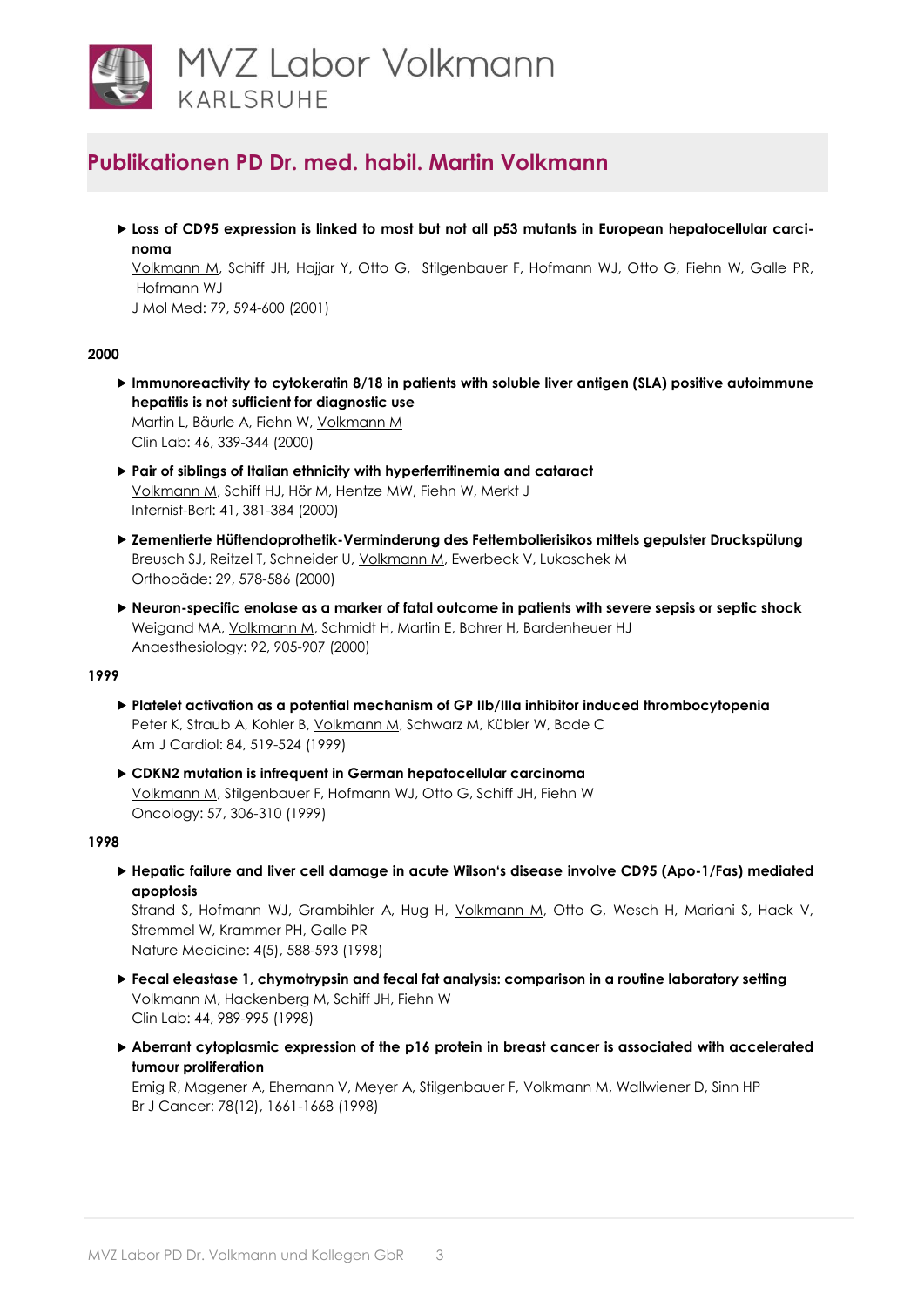

## **1996**

 **Use of specific ELISA for the detection of antibodies directed against p53 protein in patients with hepatocellular carcinoma**

Ryder SD, Rizzi PM, [Volkmann M,](http://www.ncbi.nlm.nih.gov/pubmed/8655704) Metevier E, Perreira LM, Galle PR, Naoumov N, Zentgraf H, Williams R J Clin Path: 49(4), 295-299 (1996)

#### **1995**

 **P53 gene deletion predicts for poor survival and non-response to therapy with purine analogs in chronic B-cell leukemias**

Döhner H, Fischer K, Bentz M, Hansen K, Benner A, Cabot G, Diehl D, Schlenk R, Coy J, Stilgenbauer S, [Volkmann M,](http://www.ncbi.nlm.nih.gov/pubmed/7888675) Galle PR, Poustka A, Hunstein W, Lichter P Blood: 85(6), 1580-1589 (1995)

#### **1994**

- **Genetic heterogeneity of hepatocellular carcinoma** Unsal H, Yalkicier Y, Marcais C, Kew M, [Volkmann M,](http://www.ncbi.nlm.nih.gov/pubmed/8290606) Zentgraf H, Isselbacher K, Öztürk M Proc Natl Acad Sci USA: 91, 822-826 (1994)
- **Clinical implications of the p53 tumor suppressor gene** Müller M[, Volkmann M,](http://www.ncbi.nlm.nih.gov/pubmed/8166834) Zentgraf H, Galle PR New Engl J Med: 330, 864-865 (1994)
- **P53 overexpression is frequent in European hepatocellular carcinoma and largely independent of the codon 249 hot spot mutation** [Volkmann M,](http://www.ncbi.nlm.nih.gov/pubmed/8302580) Hofmann WJ, Müller M, Räth U, Otto G, Kommerell B, Zentgraf H, Galle PR Oncogene: 9, 195-204 (1994)
- **In vitro experimental infection of primary human hepatocytes with hepatitis B virus** Galle PR, Hagelstein J, Kommerell B, [Volkmann M,](http://www.ncbi.nlm.nih.gov/pubmed/8119538) Schranz P, Zentgraf H Gastroenterology: 106, 464-473 (1994)
- **P53 autoantibodies in malignant disease: Significance and clinical relevance** Galle PR, Volkmann M Klin Lab: 12(40), 1193-1197 (1994)
- **Detection of p53-antibodies by Immunoblot and ELISA in various human malignancies- a new serological test?**

Galle PR, Müller M, Zentgraf H, Volkmann M in: R.Klapdor (ed). Current Tumor Diagnosis: Applications, Clinical Relevance, Research Trends W. Zuckerschwerdt Verlag München, New York: 562-564 (1994)

#### **1993**

 **Co-localisation of the tumor suppressor protein p53 and human papillomavirus E6 protein in human cervical carcinoma cell lines**

Liang XH, Herman B, [Volkmann M,](http://www.ncbi.nlm.nih.gov/pubmed/8397367) Klein R, Lockett S Oncogene: 8, 2645-2652 (1993)

▶ The humoral immune response to p53 in patients with hepatocellular carcinoma is specific for malig**nancy and independent of the alpha-fetoprotein status**

[Volkmann M,](http://www.ncbi.nlm.nih.gov/pubmed/7689531) Müller M, Hofmann WJ, Meyer M, Hagelstein J, Räth U, Kommerell B, Zentgraf H, Galle PR

Hepatology: 18(9), 559-565 (1993)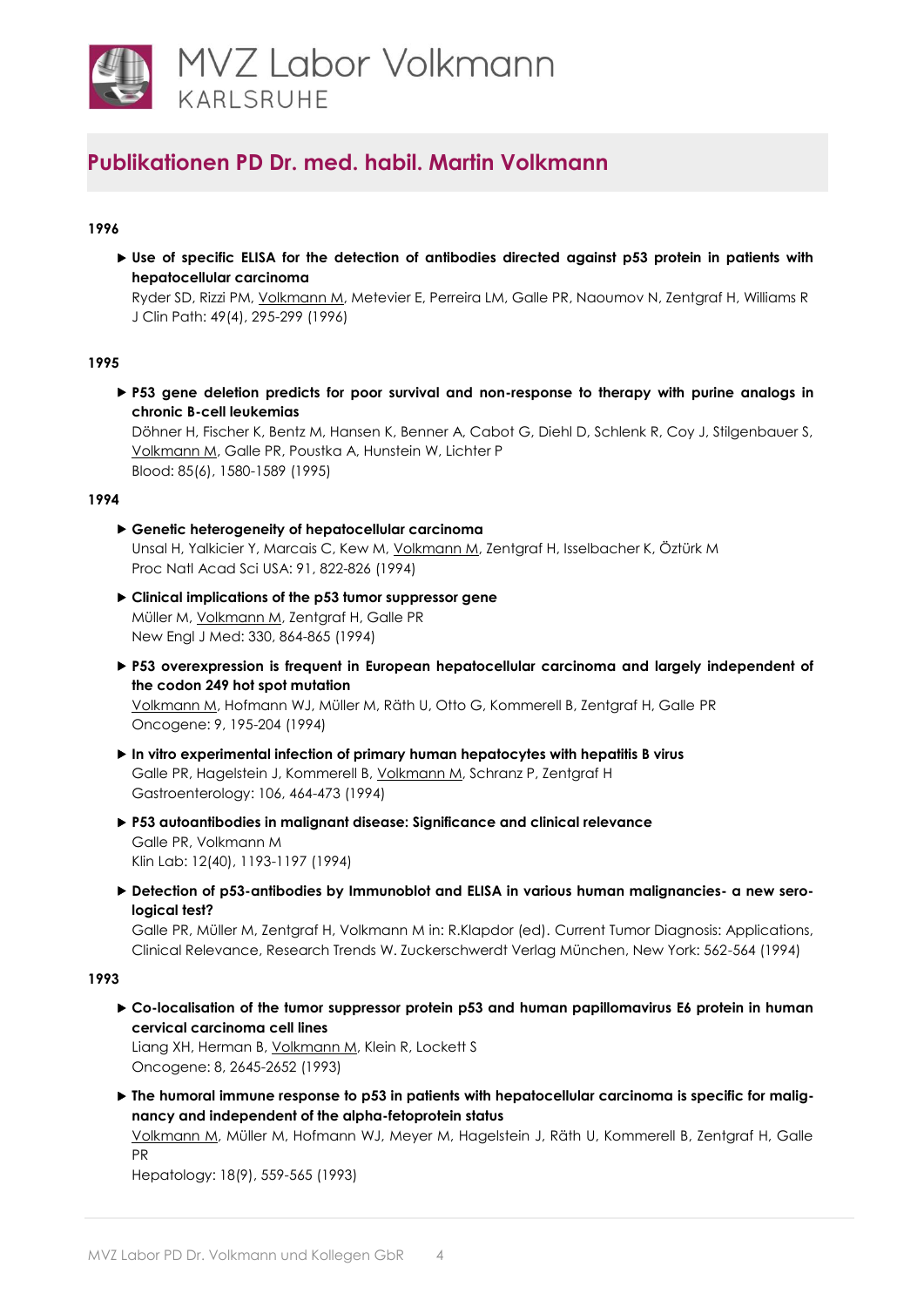

## **1992**

 **Überexpression eines aberranten p53 beim hepatozellulären Karzinom nach Punktmutation des p53 Tumorsuppressorgens**

Galle PR, Räth U, Hofmann WJ, Zentgraf H, Volkmann M Innere Medizin: 19, 37-40 (1992)

## **1991**

 **P53 mutation in hepatocellular carcinoma after Aflatoxin exposure** Öztürk M, Bressac B, Puisieux A, Kew M, [Volkmann M,](http://www.ncbi.nlm.nih.gov/pubmed/1682737) Bozcall S, Bella Mura J, Carlson R, Blum HE, v. Weizsäcker F, Galun E, Kar S, Schröder CH, Erken E, Varinli S, Rustgi VK, Prat J, Toda G, Koch HK, Liang XH, Thang XY, Shouval D Lee, HS, Vyas GN, Sarosi I

The Lancet: 338, 1356-1359 (1991)

#### **1990**

- **Changes in clonal growth, immunophenotype and morphology during a follow-up study of ALL** Reichle A, [Volkmann M,](http://www.ncbi.nlm.nih.gov/pubmed/2157643) Pachmann K, Diddens H, Emmerich B Haematology and blood transfusion: 33, 159-165 (1990)
- **Antigen receptor rearrangement and expression in acute leucemias** [Volkmann M,](http://www.ncbi.nlm.nih.gov/pubmed/2157644) Mar P, Pachmann K, Thiel E, Emmerich B Haematology and blood transfusion: 33, 50-55 (1990)

## **1989**

 **Molekularbiologie und Prognose bei Non Hodgkin-Lymphomen niedriger Malignität** Emmerich B, Pachmann K, Volkmann M, Kersten W in: Non-Hodgkin-Lymphome: Trends in der Diagnostik und Therapie. Onkologisches Kolloquium 3, Berlin (1989)

## **Patentschrift**

## **2000**

**Method of detecting p53-specific antibodies**

H. Zentgraf, P. Schranz, M. Volkmann, C. Tessmer, R. Klein; Deutsches Krebsforschungszentrum, Stiftung öffentlichen Rechts, Heidelberg US Patent 6,051,384 (18. 4. 2000)

## **Preise**

## **2002**

"Lehrpreis 2002" der Medizinischen Fakultät der Universität Heidelberg

## **1992**

 Bristol Myers Squibb Poster Award anlässlich der 26. Jahrestagung der "European Society for Clinical Investigation" in Wien , 1.-4.4. 1992, für die Arbeit: "P53 gene expression and point mutation in European hepatocellular carcinoma"

## **1991**

 Förderpreis der "Gesellschaft für Gastroenterologie in Bayern" 1991, für die Arbeit: "Überexpression eines aberranten p53 beim hepatozellulären Karzinom nach Punktmutation im p53 Tumor-Suppressorgen"